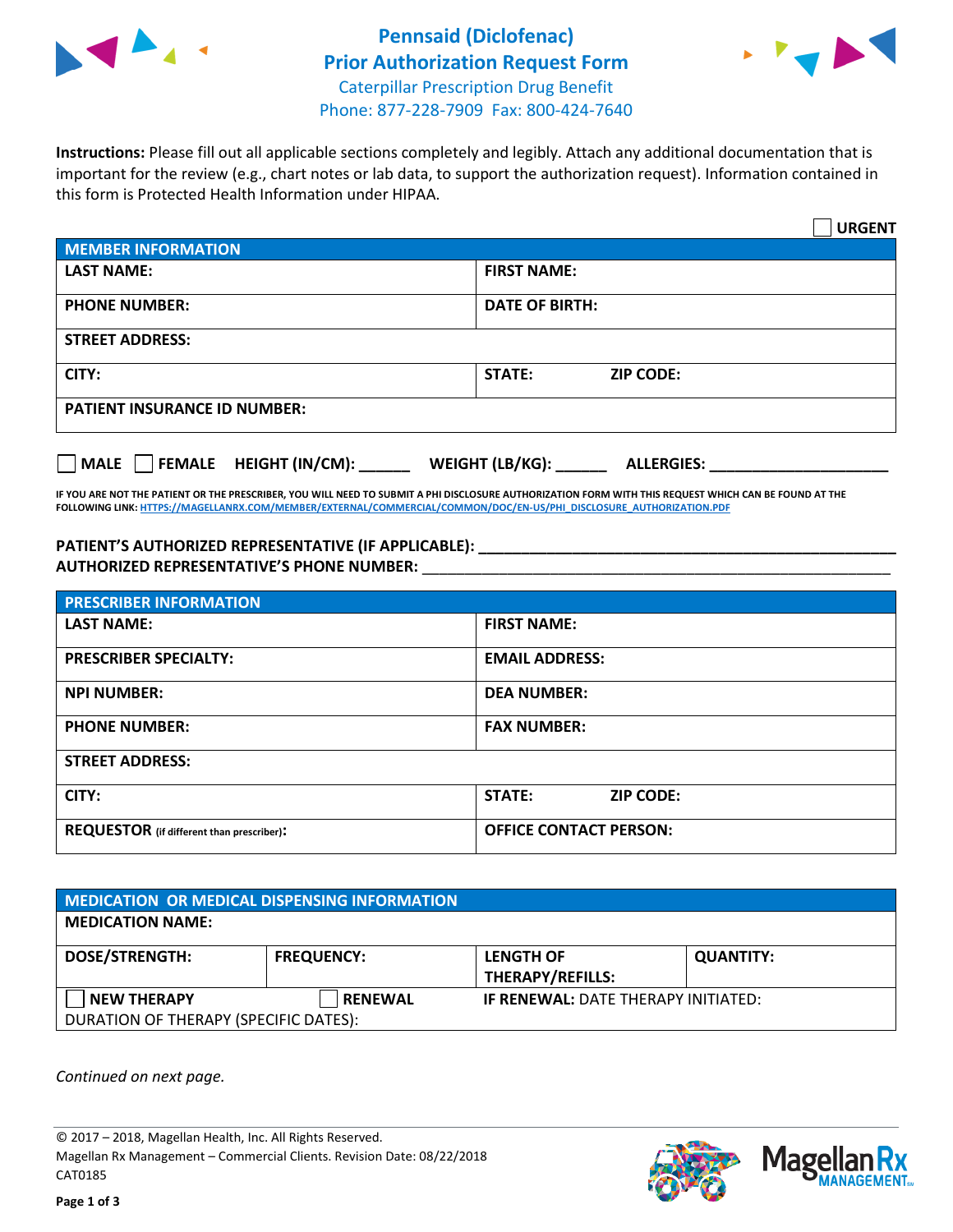



| <b>MEMBER'S LAST NAME:</b>                                                                                                                                                                                                                                                                                                                                                                                                                                                                                                                                                                                                                                                                                                                                                                                                                                                                                                                                                                                 | <b>MEMBER'S FIRST NAME:</b>                                                                            |                                                       |  |  |
|------------------------------------------------------------------------------------------------------------------------------------------------------------------------------------------------------------------------------------------------------------------------------------------------------------------------------------------------------------------------------------------------------------------------------------------------------------------------------------------------------------------------------------------------------------------------------------------------------------------------------------------------------------------------------------------------------------------------------------------------------------------------------------------------------------------------------------------------------------------------------------------------------------------------------------------------------------------------------------------------------------|--------------------------------------------------------------------------------------------------------|-------------------------------------------------------|--|--|
|                                                                                                                                                                                                                                                                                                                                                                                                                                                                                                                                                                                                                                                                                                                                                                                                                                                                                                                                                                                                            | 1. HAS THE PATIENT TRIED ANY OTHER MEDICATIONS FOR THIS CONDITION?                                     | YES (if yes, complete below)<br><b>NO</b>             |  |  |
| <b>MEDICATION/THERAPY (SPECIFY</b><br>DRUG NAME AND DOSAGE):                                                                                                                                                                                                                                                                                                                                                                                                                                                                                                                                                                                                                                                                                                                                                                                                                                                                                                                                               | <b>DURATION OF THERAPY (SPECIFY</b><br>DATES):                                                         | <b>RESPONSE/REASON FOR</b><br><b>FAILURE/ALLERGY:</b> |  |  |
| <b>2. LIST DIAGNOSES:</b>                                                                                                                                                                                                                                                                                                                                                                                                                                                                                                                                                                                                                                                                                                                                                                                                                                                                                                                                                                                  |                                                                                                        | <b>ICD-10:</b>                                        |  |  |
| (Please provide documentation)<br>$\Box$ Degenerative arthritis of the knee(s)<br>$\square$ Degenerative joint disease of the knee(s)<br>$\Box$ Osteoarthritis of the knee(s)<br>□ Other diagnosis:<br>$ICD-10$<br>3. REQUIRED CLINICAL INFORMATION: PLEASE PROVIDE ALL RELEVANT CLINICAL INFORMATION TO SUPPORT A<br>PRIOR AUTHORIZATION.                                                                                                                                                                                                                                                                                                                                                                                                                                                                                                                                                                                                                                                                 |                                                                                                        |                                                       |  |  |
| <b>Clinical Information:</b>                                                                                                                                                                                                                                                                                                                                                                                                                                                                                                                                                                                                                                                                                                                                                                                                                                                                                                                                                                               |                                                                                                        |                                                       |  |  |
|                                                                                                                                                                                                                                                                                                                                                                                                                                                                                                                                                                                                                                                                                                                                                                                                                                                                                                                                                                                                            | Is the patient high risk, as defined by at least one of the following conditions? $\Box$ Yes $\Box$ No |                                                       |  |  |
| If yes, please select:<br>$\Box$ Current treatment with anticoagulants such as warfarin, a low molecular weight heparin (LMWH) such as<br>enoxaparin (Lovenox), Fragmin, a direct factor XA inhibitor such as Arixtra, Xarelto, or heparin<br>$\Box$ Currently taking oral corticosteroids<br>$\Box$ History of a serious bleeding disorder<br>□ History of renal disease<br>□ History of ulcers<br>$\Box$ History of upper gastrointestinal bleeding requiring hospitalization and/or blood transfusion<br>$\Box$ Received gastric bypass surgery<br>$\Box$ Receiving or has recently received chemotherapy<br>$\Box$ 65 years of age or older<br>Has the patient tried and failed at least two (2) prior non-steroidal anti-inflammatory drugs (NSAIDs? $\Box$ Yes $\Box$ No<br>Is the patient unable to swallow oral medications? $\Box$ Yes $\Box$ No<br>Is the patient currently taking any other tablets or capsules (not including: orally dissolving tablets and sprinkle<br>capsules)? □ Yes □ No |                                                                                                        |                                                       |  |  |
| Are there any other comments, diagnoses, symptoms, medications tried or failed, and/or any other information the<br>physician feels is important to this review?                                                                                                                                                                                                                                                                                                                                                                                                                                                                                                                                                                                                                                                                                                                                                                                                                                           |                                                                                                        |                                                       |  |  |
| Please note: Not all drugs/diagnosis are covered on all plans. This request may be denied unless all required<br>information is received.                                                                                                                                                                                                                                                                                                                                                                                                                                                                                                                                                                                                                                                                                                                                                                                                                                                                  |                                                                                                        |                                                       |  |  |

© 2017 – 2018, Magellan Health, Inc. All Rights Reserved. Magellan Rx Management – Commercial Clients. Revision Date: 08/22/2018 CAT0185